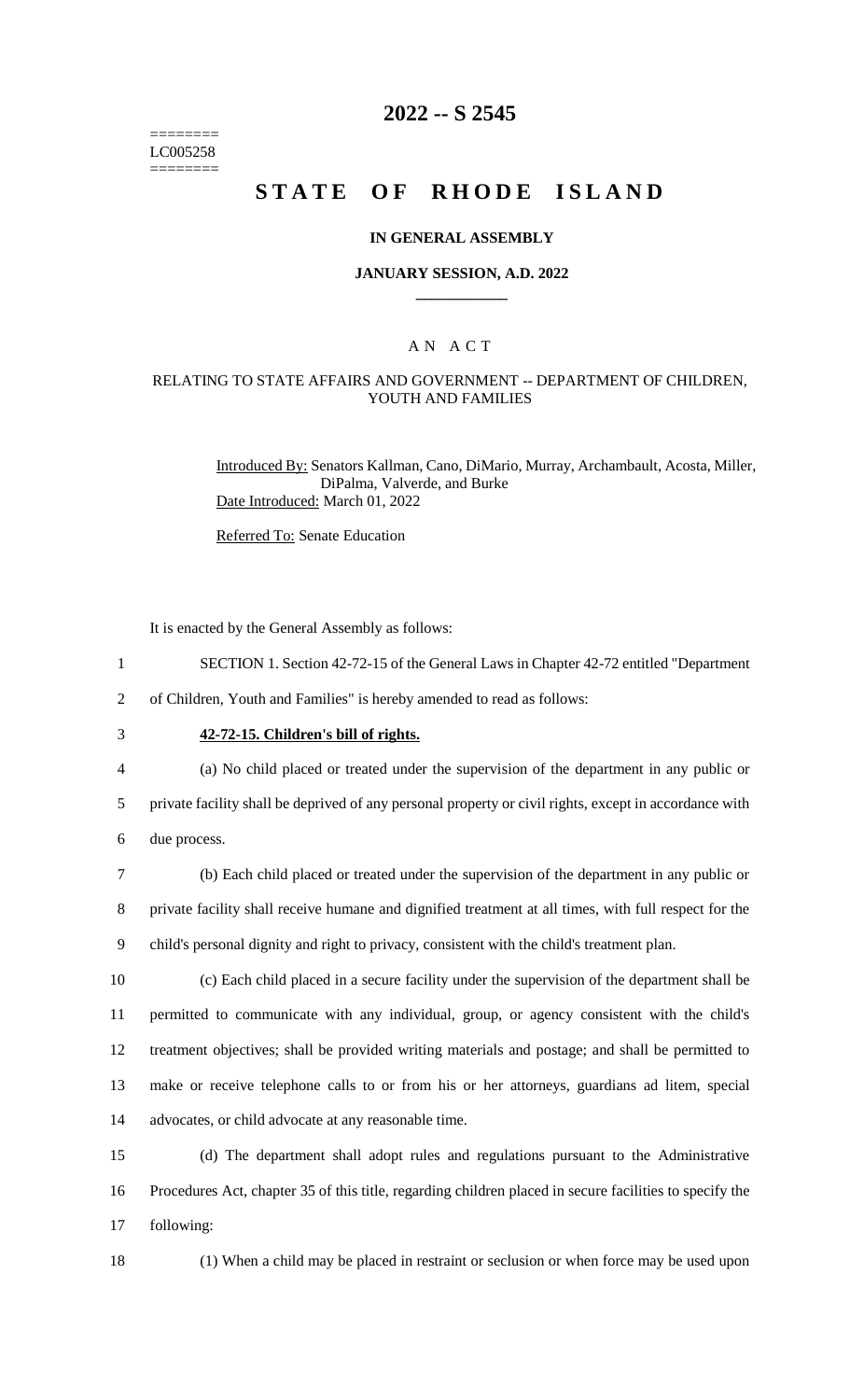a child;

 (2) When the head of a facility may limit the use or receipt of mail by any child and a procedure for return of unopened mail; and

(3) When the head of a facility may restrict the use of a telephone by any child.

 (e) A copy of any order placing a child at a secure facility under the supervision of the department in restraint or seclusion shall be made a part of the child's permanent clinical record. In addition, any special restriction on the use or receipt of mail or telephone calls shall be noted in writing; signed by the head of the facility or the facility head's designee; and made a part of the child's permanent clinical record.

 (f) Each child placed or treated in a secure facility under the supervision of the department shall be permitted to receive visitors subject to reasonable restriction consistent with the child's treatment plan. The head of each facility shall establish visiting hours and inform all children and their families and other visitors of these hours. Any special restrictions shall be noted in writing; signed by the head of the facility or his or her designee; and made a part of the child's permanent clinical record.

 (g) Each child may receive his or her clergyman, attorney, guardian ad litem, special advocate, or child advocate at any reasonable time.

 (h) No person shall be denied employment, housing, civil service rank, any license or permit, including a professional license, or any other civil or legal right, solely because of a present or past placement with the department except as otherwise provided by statute.

 (i) Each child under the supervision of the department shall have the right to counsel and the right to receive visits from physicians and mental health professionals.

(j) Each child, under the supervision of the department, shall be provided a team of

24 educational advocates to ensure the child's educational planning, progress and success. The team

25 shall include the following, who shall be required to attend meetings on a regular basis to ensure

- success of the child's educational planning:
- 27 (1) The child's DCYF caseworker and/or the supervisor;
- 28 (2) The principal of the child's school, or designee;
- 29 (3) The child's teacher;
- (4) Legal counsel for the school district;
- (5) The child's clinician;
- (6) An educational advocate for the child who shall be appointed by the department;
- (7) The child's guardian ad litem;
- (8) The child's parents;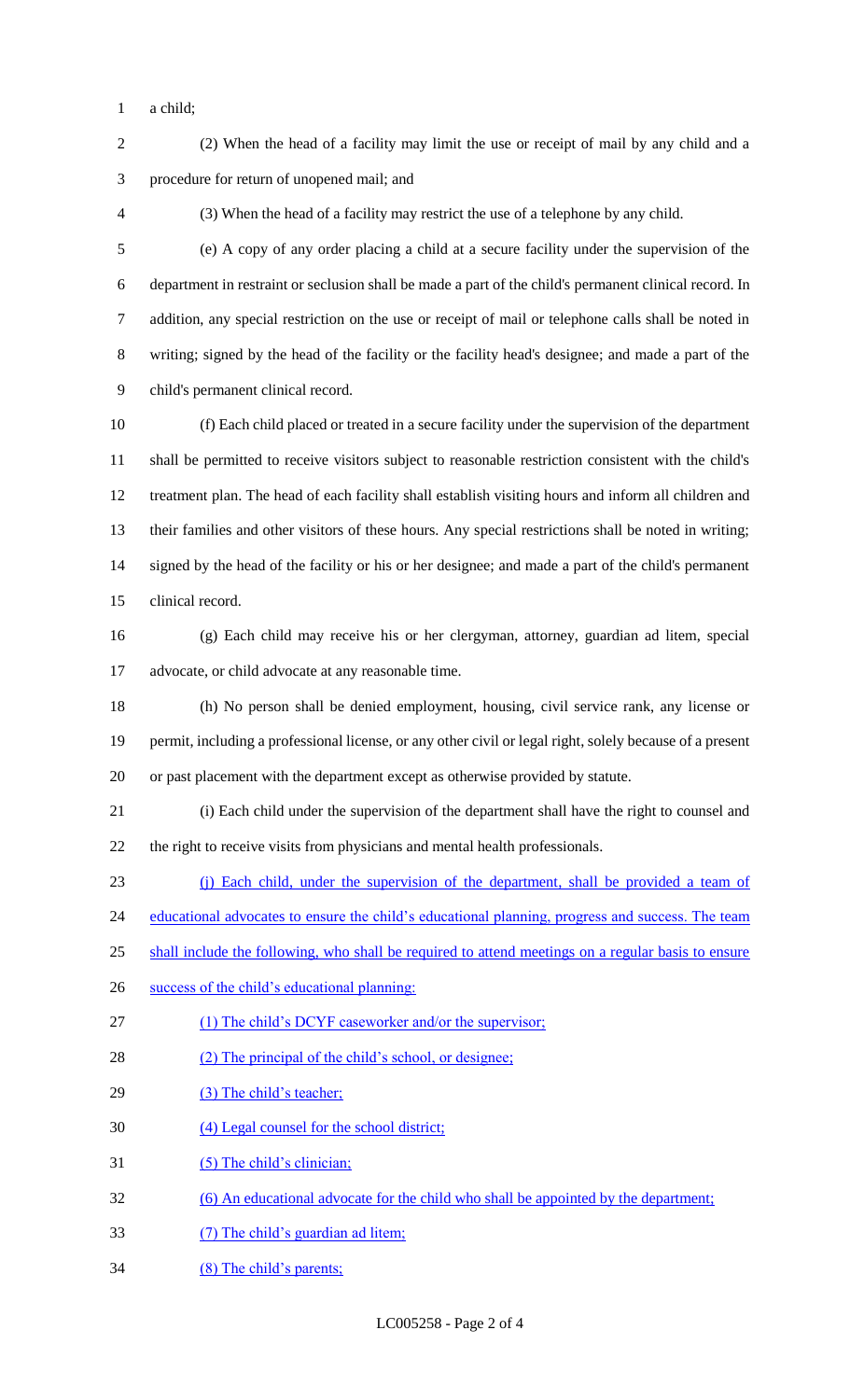(9) An attorney, if one is appointed for the child, from the office of the court appointed

special advocate (CASA); and

- (10) The child, when the team determines he or she should attend any meeting of the team.  $\left\langle \frac{1}{k} \right\rangle (k)$  Each child shall have a right to a hearing, pursuant to rules and regulations promulgated by the department, if the child is involuntarily transferred by the department to any facility outside of the state in accordance with the procedure set forth in § 42-72-14.
- $\frac{f(x)}{l}$  The children's bill of rights shall be posted in a conspicuous place within any secure facility for the residential housing of children.

9  $\frac{(\mu)(m)}{m}$  Every deliverer of services with whom the department enters into a purchased services agreement shall agree, in writing, to observe and post in a conspicuous place, the children's bill of rights.

12  $(m)(n)$  Any child aggrieved by a violation of the children's bill of rights may petition the family court for appropriate equitable relief. The family court shall have exclusive original jurisdiction, notwithstanding any remedy contained in chapter 35 of this title.

 $\left(\frac{h}{0}\right)$  A child victim or witness shall be afforded the protections of § 12-28-9 under the direction of the department of children, youth and families, and the department shall advise the court and the police and the prosecutor on the capacity of the child victim to understand and participate in the investigation and in the court proceedings and of the potential effect of the proceedings on the child.

 $\left(\frac{\Theta(x)}{x}\right)$  Every child placed in the care of the department of children, youth and families shall be entitled to a free appropriate education, in accordance with state and federal law. Immediately upon the assumption of that care, the department shall provide for the enrollment of each child in a school program. During the time that the child shall remain in that care, the department and appropriate state and local education agencies shall coordinate their efforts in order to provide for the timely initiation and continuation of educational services.

26  $\left(\frac{\rho}{q}\right)$  No person shall be denied access to available treatment for an alcohol- or drug-related condition solely because of a present or past placement with the department.

 $\frac{(\mathbf{q})(\mathbf{r})}{(\mathbf{q})(\mathbf{r})}$  No child shall be discriminated against on the basis of race, color, religion, ancestry, national origin, gender, sexual orientation, gender identity or expression, socioeconomic status or mental, physical, developmental, or sensory disability, or by association with an individual or group who has, or is perceived to have one, or more of such characteristics.

SECTION 2. This act shall take effect upon passage.

#### ======== LC005258